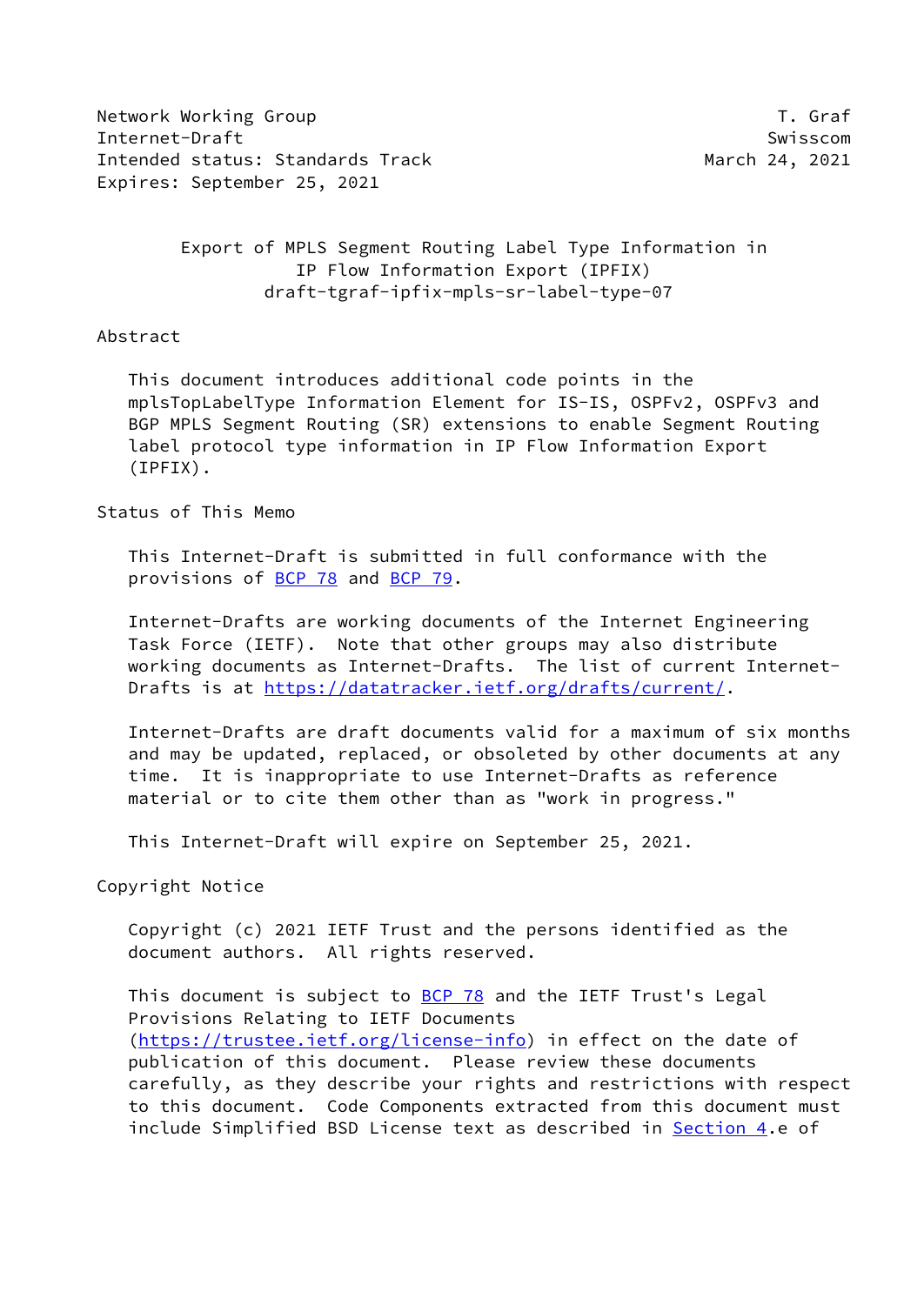## <span id="page-1-1"></span>Internet-Draft IPFIX MPLS Segment Routing Information March 2021

 the Trust Legal Provisions and are provided without warranty as described in the Simplified BSD License.

Table of Contents

|  | 1. Introduction $\ldots \ldots \ldots \ldots \ldots \ldots \ldots \ldots \ldots$ |  |
|--|----------------------------------------------------------------------------------|--|
|  | 2. MPLS Segment Routing Top Label Type 2                                         |  |
|  |                                                                                  |  |
|  | 4. Security Considerations 4                                                     |  |
|  |                                                                                  |  |
|  |                                                                                  |  |
|  |                                                                                  |  |

## <span id="page-1-0"></span>[1](#page-1-0). Introduction

Besides BGP-4 [[RFC8277](https://datatracker.ietf.org/doc/pdf/rfc8277)], LDP [\[RFC5036](https://datatracker.ietf.org/doc/pdf/rfc5036)] and BGP VPN [[RFC4364\]](https://datatracker.ietf.org/doc/pdf/rfc4364), four new routing-protocols, OSPFv2 Extensions [\[RFC8665](https://datatracker.ietf.org/doc/pdf/rfc8665)], OSPFv3 Extensions [\[RFC8666](https://datatracker.ietf.org/doc/pdf/rfc8666)], IS-IS Extensions [\[RFC8667](https://datatracker.ietf.org/doc/pdf/rfc8667)] and BGP Prefix-SID [\[RFC8669](https://datatracker.ietf.org/doc/pdf/rfc8669)] have been added to the list of routing-protocols able to propagate Segment Routing labels for the MPLS data plane [\[RFC8660](https://datatracker.ietf.org/doc/pdf/rfc8660)].

## Traffic Accounting in Segment Routing Networks

[\[I-D.ali-spring-sr-traffic-accounting](#page-4-0)] describes how IPFIX can be leveraged to account traffic to MPLS Segment Routing label dimensions within a Segment Routing domain.

 In the Information Model for IP Flow Information Export IPFIX [\[RFC7012](https://datatracker.ietf.org/doc/pdf/rfc7012)], the information element mplsTopLabelType(46) describes which MPLS control plane protocol allocated the top-of-stack label in the MPLS label stack. [RFC 7012 section](https://datatracker.ietf.org/doc/pdf/rfc7012#section-7.2) 7.2 [\[RFC7012](https://datatracker.ietf.org/doc/pdf/rfc7012)] describes the "IPFIX MPLS label type (Value 46)" sub-registry [\[IANA-IPFIX-IE46](#page-4-1)] where new code points should be added.

## <span id="page-1-2"></span>[2](#page-1-2). MPLS Segment Routing Top Label Type

 By introducing four new code points to information element mplsTopLabelType(46) for IS-IS, OSPFv2, OSPFv3 and BGP Prefix-SID, when Segment Routing with one of these four routing protocols is deployed, we get insight into which traffic is being forwarded based on which MPLS control plane protocol.

 A typical use case scenario is to monitor MPLS control plane migrations from LDP to IS-IS or OSPF Segment Routing. Such a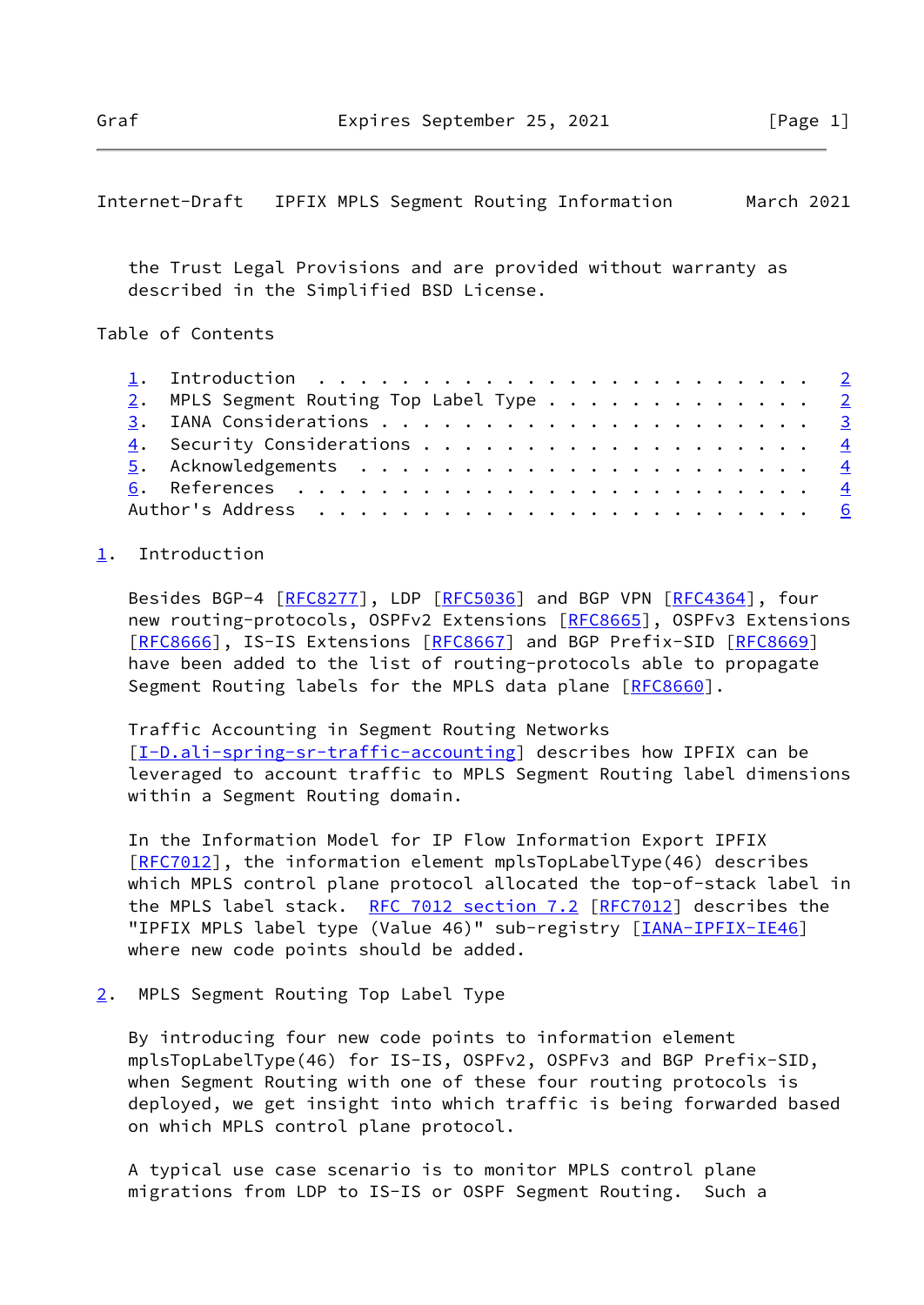migration can be done node by node as described in [RFC8661](https://datatracker.ietf.org/doc/pdf/rfc8661) [[RFC8661\]](https://datatracker.ietf.org/doc/pdf/rfc8661)

 Another use case is the monitoring of a migration to a Seamless MPLS SR [[I-D.hegde-spring-mpls-seamless-sr\]](#page-4-2) architecture where prefixes are propagated with dynamic BGP labels according to [RFC8277](https://datatracker.ietf.org/doc/pdf/rfc8277)

Graf **Expires September 25, 2021** [Page 2]

<span id="page-2-1"></span>Internet-Draft IPFIX MPLS Segment Routing Information March 2021

[\[RFC8277](https://datatracker.ietf.org/doc/pdf/rfc8277)], BGP Prefix-SID according to [RFC8669](https://datatracker.ietf.org/doc/pdf/rfc8669) [\[RFC8669](https://datatracker.ietf.org/doc/pdf/rfc8669)] and used for the forwarding between IGP domains. Adding an additional layer into the MPLS data plane to above described use case.

 Both use cases can be verified by using mplsTopLabelType(46), mplsTopLabelIPv4Address(47), mplsTopLabelStackSection(70) and forwardingStatus(89) dimensions to get insights into

o how many packets are forwarded or dropped

o if dropped, for which reasons

o the MPLS provider edge loopback address and label protocol

 By looking at the MPLS label value itself, it is not always clear as to which label protocol it belongs, since they could potentially share the same label allocation range. This is the case for IGP- Adjacency SID's, LDP and dynamic BGP labels as an example.

<span id="page-2-0"></span>[3](#page-2-0). IANA Considerations

 This document specifies four additional code points for IS-IS, OSPFv2, OSPFv3 and BGP Prefix-SID Segment Routing extension in the existing sub-registry "IPFIX MPLS label type (Value 46)" of the "IPFIX Information Elements" and one new "IPFIX Information Element" with a new sub-registry in the "IP Flow Information Export (IPFIX) Entities" name space.

| Value<br>Description          | Reference<br>Requester          |
|-------------------------------|---------------------------------|
| TBD1   OSPFv2 Segment Routing | $[RFC-to-be]$<br><b>RFC8665</b> |
| TBD2   OSPFv3 Segment Routing | $[RFC-to-be]$<br><b>RFC8666</b> |
| TBD3   IS-IS Segment Routing  | $[RFC-to-be]$<br><b>RFC8667</b> |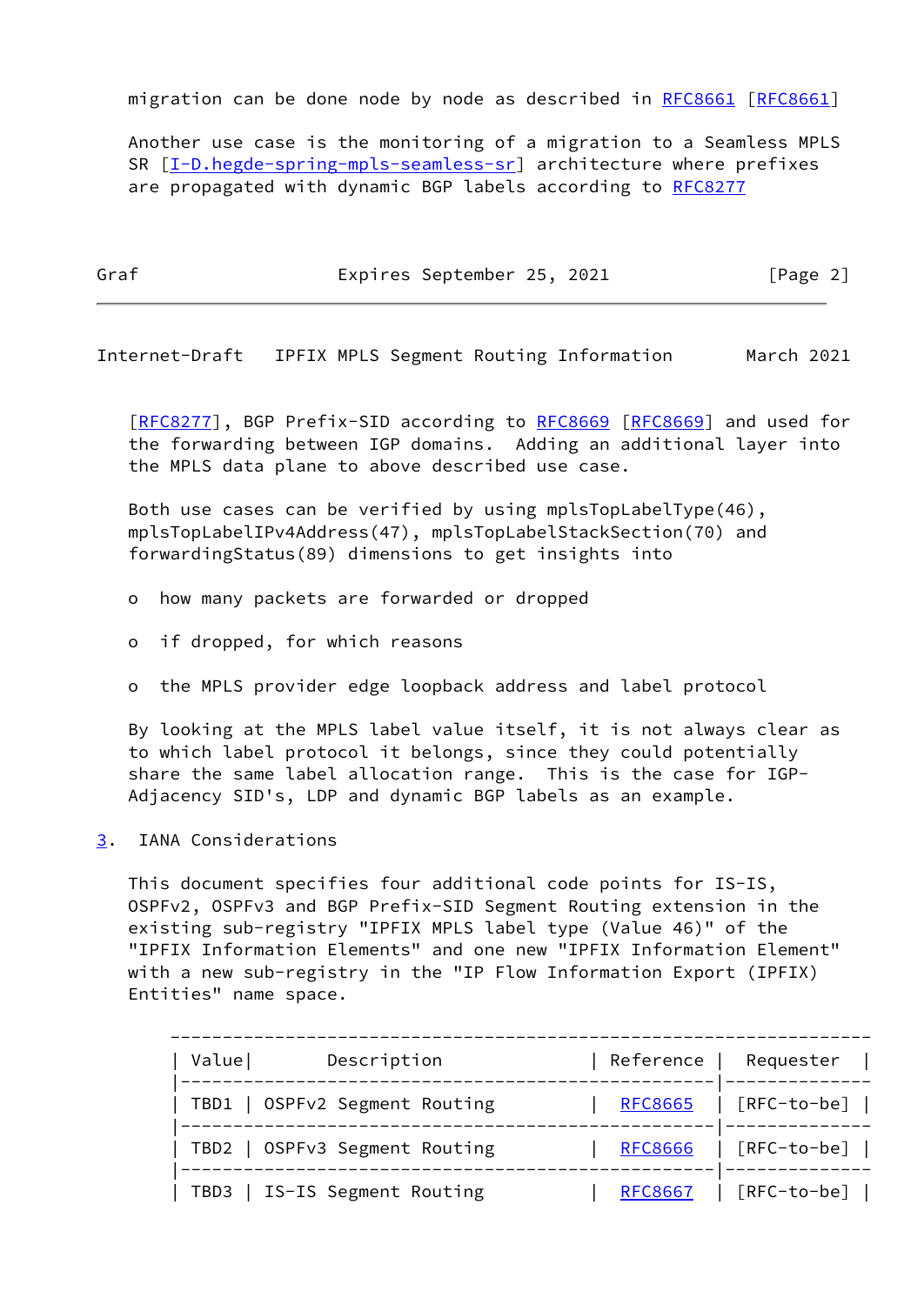|---------------------------------------------------|------------ | TBD4 | BGP Segment Routing Prefix-SID | <u>[RFC8669](https://datatracker.ietf.org/doc/pdf/rfc8669)</u> | [RFC-to-be] | -------------------------------------------------------------------

Figure 1: Updates to "IPFIX MPLS label type (Value 46)" SubRegistry

Note to IANA:

 o Please assign TBD1 to 4 to the next available numbers according to the "IPFIX MPLS label type (Value 46)" sub-registry [[IANA-IPFIX-IE46\]](#page-4-1) procedure.

| Graf |  | Expires September 25, 2021 |  |  | [Page 3] |
|------|--|----------------------------|--|--|----------|
|------|--|----------------------------|--|--|----------|

<span id="page-3-1"></span>Internet-Draft IPFIX MPLS Segment Routing Information March 2021

 o Please replace the [RFC-to-be] with the RFC number assigned to this document.

Note to RFC-editor:

- o Please remove above two IANA notes.
- <span id="page-3-0"></span>[4](#page-3-0). Security Considerations

 There exists no extra security considerations regarding the allocation of these new IPFIX information elements compared to [RFC7012](https://datatracker.ietf.org/doc/pdf/rfc7012) [\[RFC7012](https://datatracker.ietf.org/doc/pdf/rfc7012)].

<span id="page-3-2"></span>[5](#page-3-2). Acknowledgements

 I would like to thank to the IE doctors, Paul Aitken and Andrew Feren, as well Benoit Claise, Loa Andersson, Tianran Zhou, Pierre Francois, Bruno Decreane, Paolo Lucente, Hannes Gredler, Ketan Talaulikar, Sabrina Tanamal, Erik Auerswald and Sergey Fomin for their review and valuable comments.

<span id="page-3-3"></span>[6](#page-3-3). References

<span id="page-3-4"></span>[6.1](#page-3-4). Normative References

 [RFC7012] Claise, B., Ed. and B. Trammell, Ed., "Information Model for IP Flow Information Export (IPFIX)", [RFC 7012,](https://datatracker.ietf.org/doc/pdf/rfc7012) DOI 10.17487/RFC7012, September 2013, <[https://www.rfc-editor.org/info/rfc7012>](https://www.rfc-editor.org/info/rfc7012).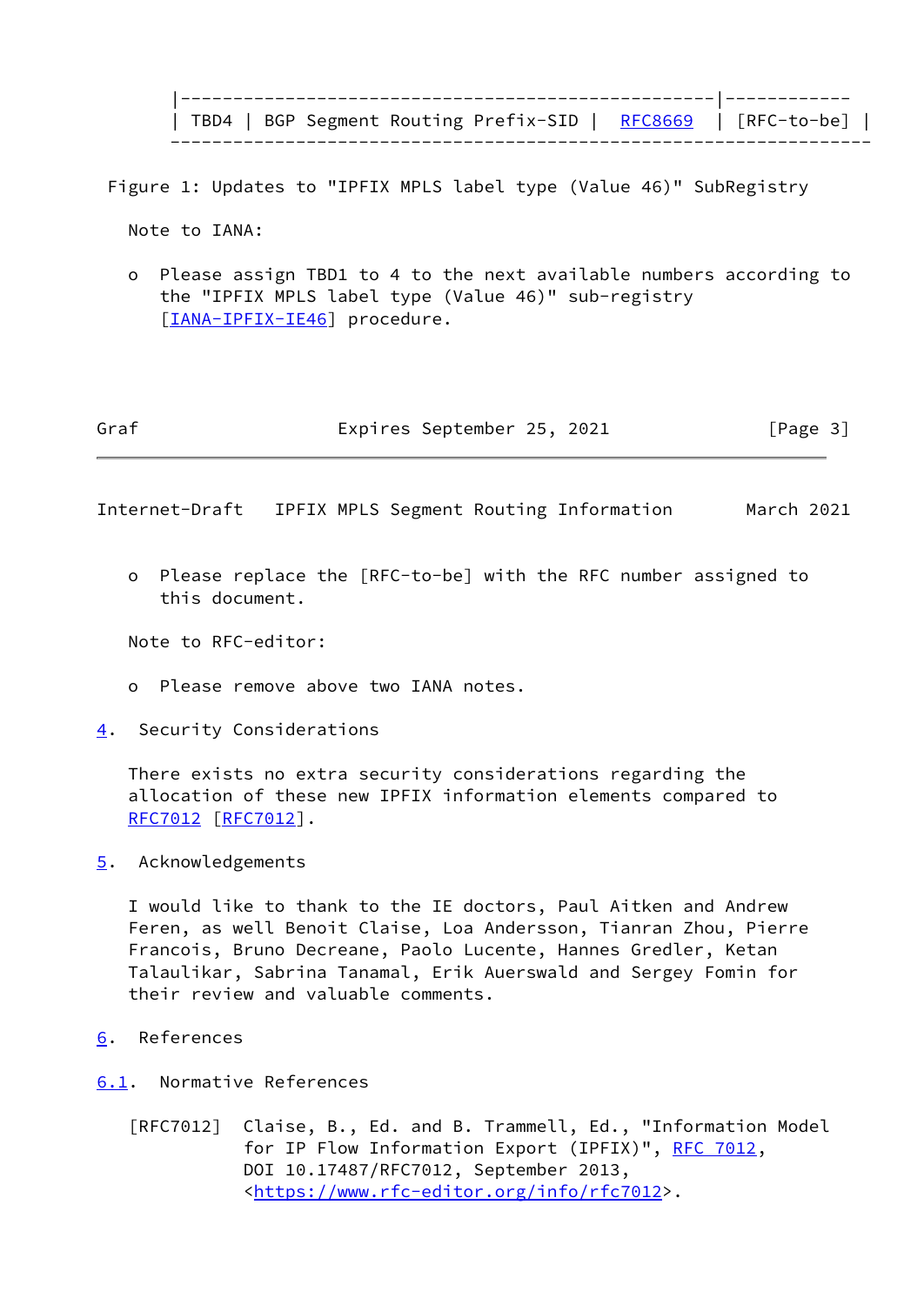<span id="page-4-3"></span>[6.2](#page-4-3). Informative References

```
 [I-D.ali-spring-sr-traffic-accounting]
```
 Filsfils, C., Talaulikar, K., Sivabalan, S., Horneffer, M., Raszuk, R., Litkowski, S., Voyer, D., and R. Morton, "Traffic Accounting in Segment Routing Networks", [draft](https://datatracker.ietf.org/doc/pdf/draft-ali-spring-sr-traffic-accounting-04) [ali-spring-sr-traffic-accounting-04](https://datatracker.ietf.org/doc/pdf/draft-ali-spring-sr-traffic-accounting-04) (work in progress), February 2020.

```
 [I-D.hegde-spring-mpls-seamless-sr]
 Hegde, S., Bowers, C., Xu, X., Gulko, A., Bogdanov, A.,
 Uttaro, J., Jalil, L., Khaddam, M., and A. Alston,
draft-hegde-spring-mpls-
seamless-sr-04 (work in progress), January 2021.
```
Graf **Expires September 25, 2021** [Page 4]

Internet-Draft IPFIX MPLS Segment Routing Information March 2021

<span id="page-4-1"></span>[IANA-IPFIX-IE46]

 "IANA IP Flow Information Export (IPFIX) Information Element #46 SubRegistry", <[https://www.iana.org/assignments/ipfix/ipfix.xhtml#ipfix](https://www.iana.org/assignments/ipfix/ipfix.xhtml#ipfix-mpls-label-type) [mpls-label-type](https://www.iana.org/assignments/ipfix/ipfix.xhtml#ipfix-mpls-label-type)>.

- [RFC4364] Rosen, E. and Y. Rekhter, "BGP/MPLS IP Virtual Private Networks (VPNs)", [RFC 4364](https://datatracker.ietf.org/doc/pdf/rfc4364), DOI 10.17487/RFC4364, February 2006, [<https://www.rfc-editor.org/info/rfc4364](https://www.rfc-editor.org/info/rfc4364)>.
- [RFC5036] Andersson, L., Ed., Minei, I., Ed., and B. Thomas, Ed., "LDP Specification", [RFC 5036](https://datatracker.ietf.org/doc/pdf/rfc5036), DOI 10.17487/RFC5036, October 2007, [<https://www.rfc-editor.org/info/rfc5036](https://www.rfc-editor.org/info/rfc5036)>.
- [RFC8277] Rosen, E., "Using BGP to Bind MPLS Labels to Address Prefixes", [RFC 8277](https://datatracker.ietf.org/doc/pdf/rfc8277), DOI 10.17487/RFC8277, October 2017, <[https://www.rfc-editor.org/info/rfc8277>](https://www.rfc-editor.org/info/rfc8277).
- [RFC8660] Bashandy, A., Ed., Filsfils, C., Ed., Previdi, S., Decraene, B., Litkowski, S., and R. Shakir, "Segment Routing with the MPLS Data Plane", [RFC 8660](https://datatracker.ietf.org/doc/pdf/rfc8660), DOI 10.17487/RFC8660, December 2019,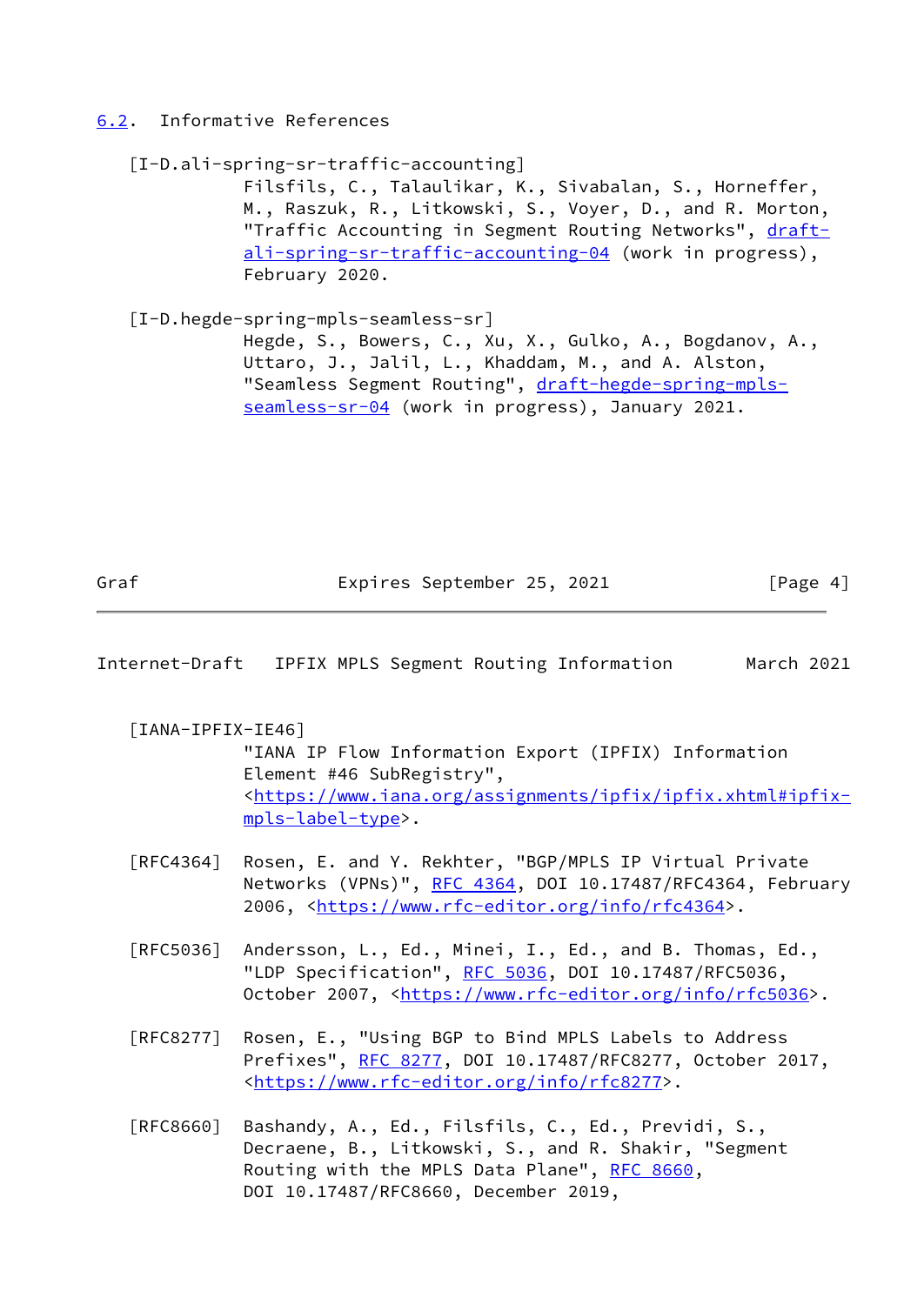<[https://www.rfc-editor.org/info/rfc8660>](https://www.rfc-editor.org/info/rfc8660).

- [RFC8661] Bashandy, A., Ed., Filsfils, C., Ed., Previdi, S., Decraene, B., and S. Litkowski, "Segment Routing MPLS Interworking with LDP", [RFC 8661,](https://datatracker.ietf.org/doc/pdf/rfc8661) DOI 10.17487/RFC8661, December 2019, <<https://www.rfc-editor.org/info/rfc8661>>.
- [RFC8665] Psenak, P., Ed., Previdi, S., Ed., Filsfils, C., Gredler, H., Shakir, R., Henderickx, W., and J. Tantsura, "OSPF Extensions for Segment Routing", [RFC 8665,](https://datatracker.ietf.org/doc/pdf/rfc8665) DOI 10.17487/RFC8665, December 2019, <[https://www.rfc-editor.org/info/rfc8665>](https://www.rfc-editor.org/info/rfc8665).
- [RFC8666] Psenak, P., Ed. and S. Previdi, Ed., "OSPFv3 Extensions for Segment Routing", [RFC 8666](https://datatracker.ietf.org/doc/pdf/rfc8666), DOI 10.17487/RFC8666, December 2019, <<https://www.rfc-editor.org/info/rfc8666>>.
- [RFC8667] Previdi, S., Ed., Ginsberg, L., Ed., Filsfils, C., Bashandy, A., Gredler, H., and B. Decraene, "IS-IS Extensions for Segment Routing", [RFC 8667,](https://datatracker.ietf.org/doc/pdf/rfc8667) DOI 10.17487/RFC8667, December 2019, <[https://www.rfc-editor.org/info/rfc8667>](https://www.rfc-editor.org/info/rfc8667).

| Graf | Expires September 25, 2021 |  | [Page 5] |  |
|------|----------------------------|--|----------|--|
|      |                            |  |          |  |

<span id="page-5-0"></span>Internet-Draft IPFIX MPLS Segment Routing Information March 2021

 [RFC8669] Previdi, S., Filsfils, C., Lindem, A., Ed., Sreekantiah, A., and H. Gredler, "Segment Routing Prefix Segment Identifier Extensions for BGP", [RFC 8669,](https://datatracker.ietf.org/doc/pdf/rfc8669) DOI 10.17487/RFC8669, December 2019, <[https://www.rfc-editor.org/info/rfc8669>](https://www.rfc-editor.org/info/rfc8669).

Author's Address

 Thomas Graf Swisscom Binzring 17 Zurich 8045 Switzerland

Email: thomas.graf@swisscom.com